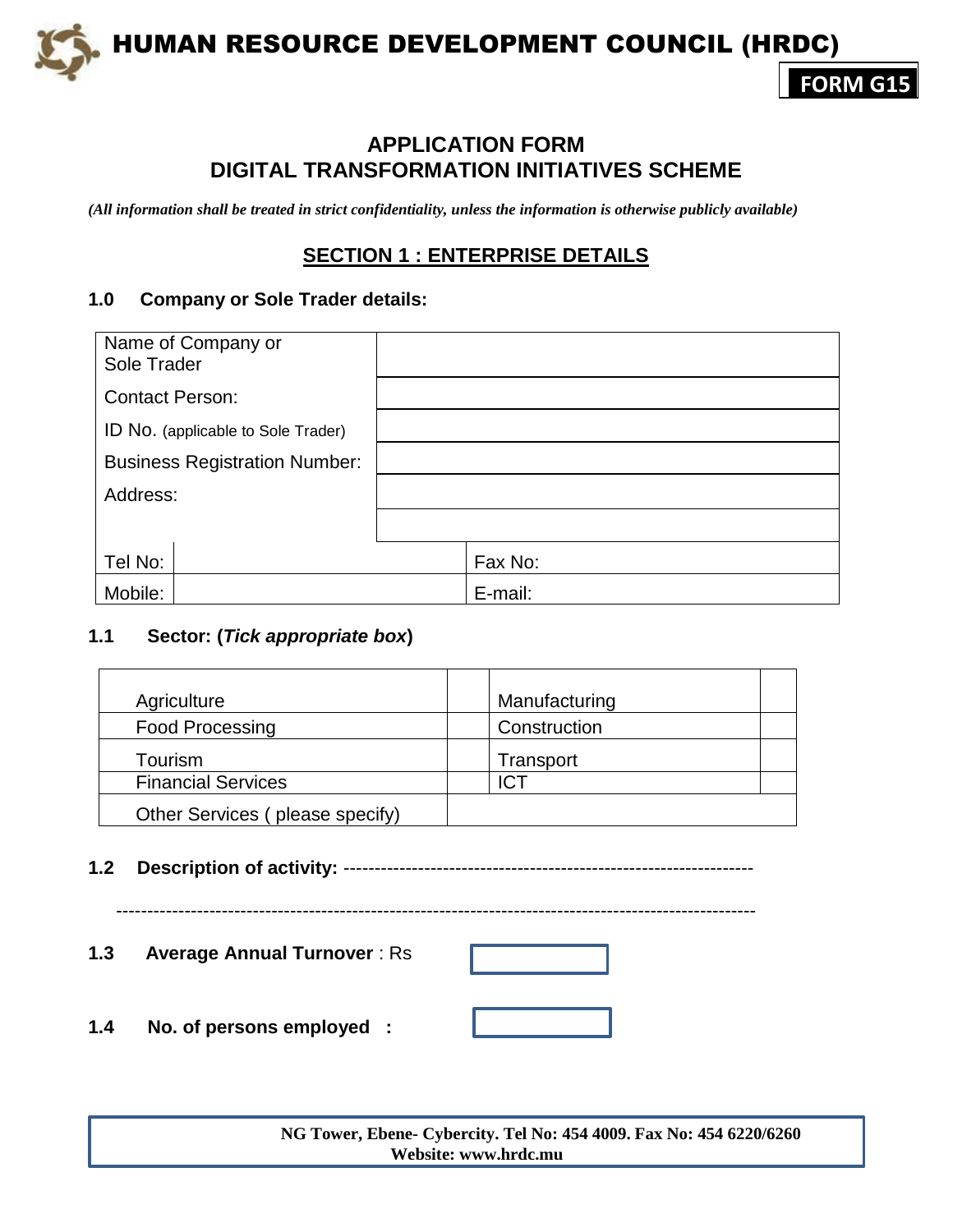

- **1.5 Employer's Registration Number with the National Pension Fund:**
- **1.6 Training Levy Contribution for previous year: Rs (***period 01 July to 30 June***)**

# **SECTION 2 : AREAS FOR DIGITAL TRANSFORMATION**

**2.0 Briefly state the objectives of the business and if processes are digitally supported***. (you may use additional sheets if necessary)*

**2.1 Which area(s) need(s) digital transformation . Please tick the appropriate box :**

| 1.2.1 Management              |        |
|-------------------------------|--------|
| 1.2.2 Marketing               | $\Box$ |
| 1.2.3 Human Resources         | $\Box$ |
| 1.2.4 Finance and Procurement | $\Box$ |
| 1.2.5 Information Technology  |        |
| 1.2.6 Admin Processes         |        |
| 1.2.7 Production Processes    |        |

| 2.2 <sub>2</sub> | Please refer to the above mentioned areas identified to be transformed. Were |  |  |  |
|------------------|------------------------------------------------------------------------------|--|--|--|
|                  | they recommended by any Consultant? Yes <sup>1</sup> No                      |  |  |  |

**If yes, please provide us an extract of the Business Review of the Consultancy Report.**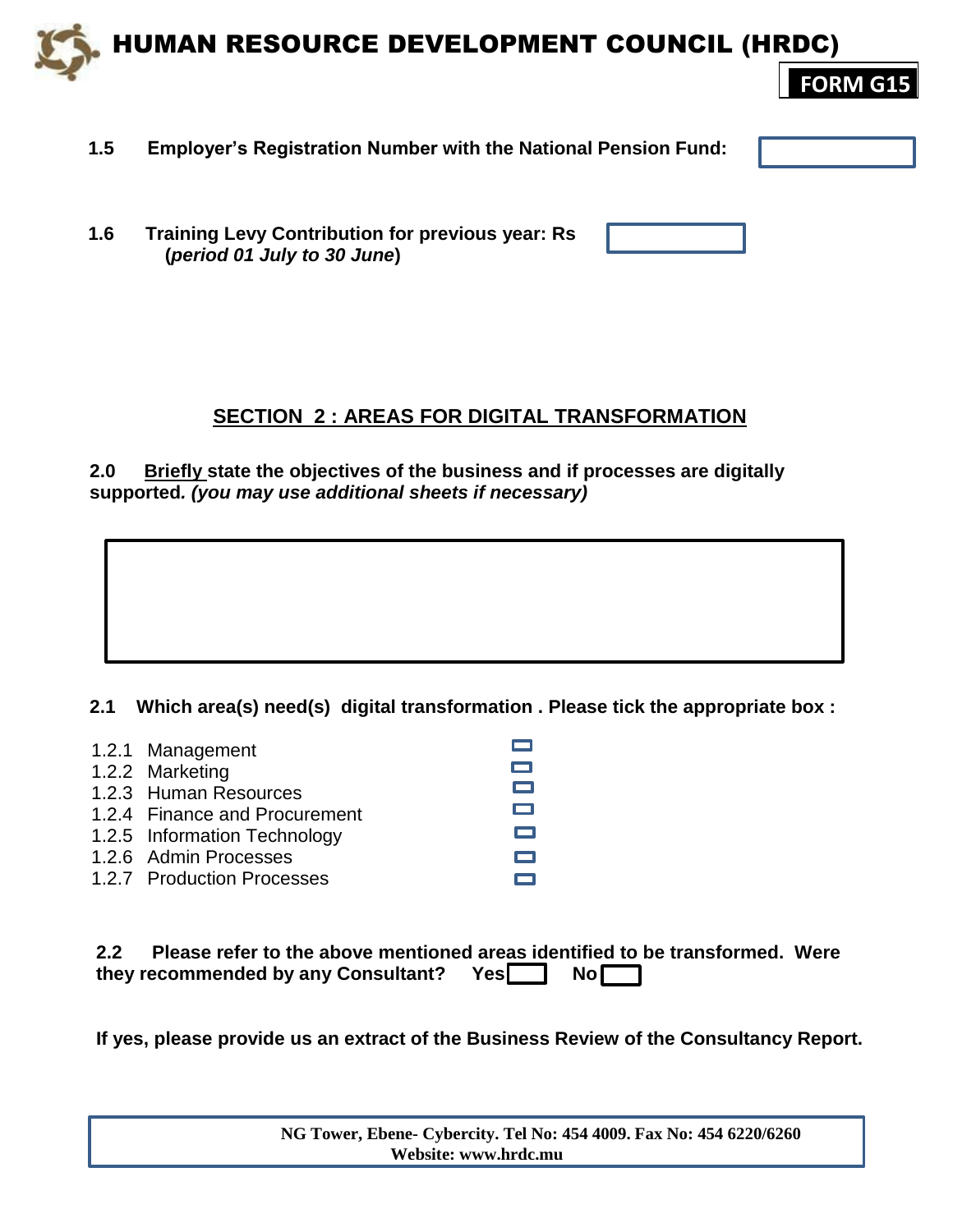#### **2.3 Use the box to state briefly (i) the proposed course of action (ii) how the proposed digital transformation initiatives will positively impact on your business.**

## **2.4 Expected duration of the Digital Transformation exercise** ……………………….

#### **2.5 Please provide a 'Digital Transformation Plan' & 'Action Plan' and clearly state :**

- (a) The rationale and objective of the exercise
- (b) Scope of work & expected outcomes
- (c) Timeline/GANTT Chart (where applicable)

*(Please see at annex guidelines of the transformation plan).*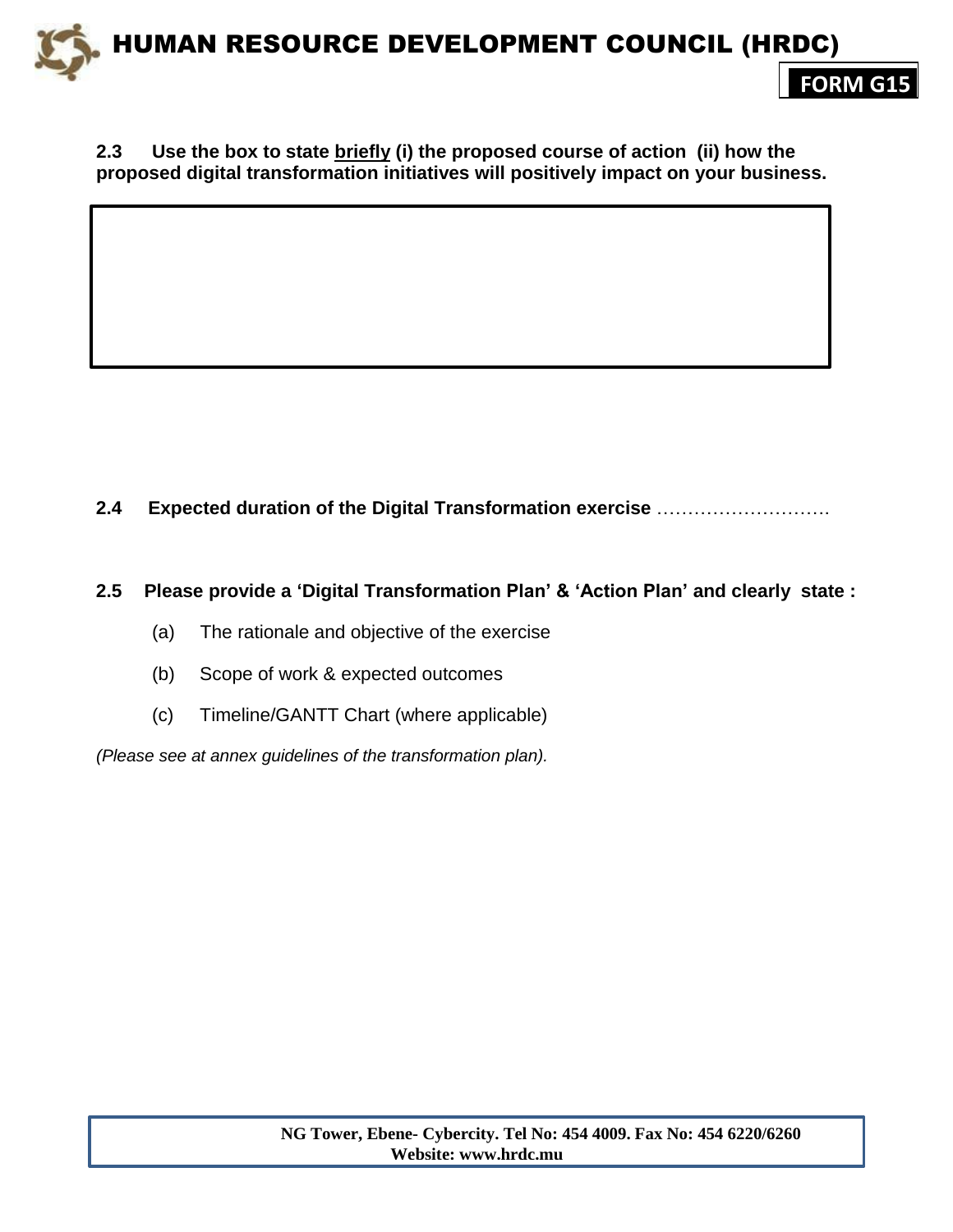

## **SECTION 3 : DIGITAL TRANSFORMATION INITIATIVES**

### **3.0 Please indicate the Digital Transformation to be made:**

| <b>SN</b> | <b>Examples of Digital Transformation Initiatives</b>                                                                       | <b>Please Tick</b> | Cost(s)<br><b>Rs</b> |
|-----------|-----------------------------------------------------------------------------------------------------------------------------|--------------------|----------------------|
| I.        | Website design and development, E-Commerce                                                                                  |                    |                      |
| Ш.        | Electronic Invoicing & Payment platforms                                                                                    |                    |                      |
| Ш.        | E-Booking / orders                                                                                                          |                    |                      |
| IV.       | ERP (Enterprise Resource Planning or similar tools),<br>Purchase of Accounting/HR, Procurement & stock control<br>Software) |                    |                      |
| V.        | Access to high-speed broadband                                                                                              |                    |                      |
| VI.       | Others, please specify                                                                                                      |                    |                      |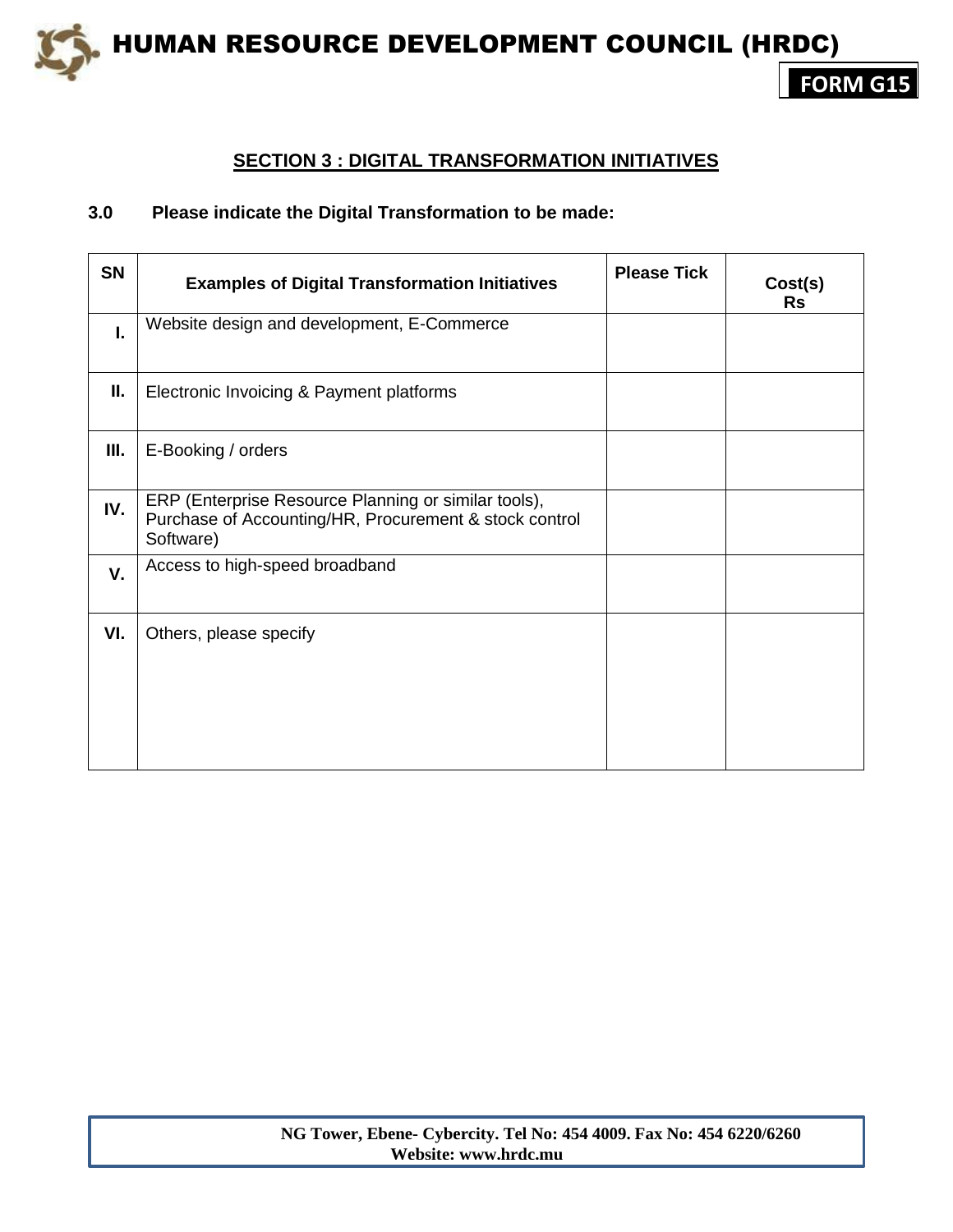

**FORM G15**

# **SECTION 4 : DOCUMENTS TO BE SUBMITTED**

|    |                                                                                                                                                                   | Annex | <b>Tick</b> |
|----|-------------------------------------------------------------------------------------------------------------------------------------------------------------------|-------|-------------|
|    | Documents /Information enclosed (Please tick below)                                                                                                               |       | $(\sqrt{})$ |
| 1. | Copy of Business Registration Certificate (BRC) of the enterprise                                                                                                 |       |             |
| 2. | Copy of ID of Sole Trader (if applicable)                                                                                                                         | Ш     |             |
| 3. | Quotation, indicating full details and specifications of the<br>transformation to be made under Digital Transformation<br>Initiatives with expected delivery date | Ш     |             |
| 4. | 'Digital Transformation Plan' & Action Plan                                                                                                                       | IV    |             |
| 5. | Timeline/Gantt Chart for the execution of the exercise (where<br>applicable)                                                                                      | v     |             |

*(Documents at 1,2 & 3 above must be certified true copy of the original).*

# **SECTION 5 : DECLARATIONS AND CONSENT**

We declare that the facts stated in this application and the accompanying information are true and correct to the best of our knowledge and that we have not withheld/distorted any material fact. We understand that if we obtain the refund by false or misleading statements, the HRDC may, at its discretion,

- 1 Withdraw the refund and recover immediately from us any amount of the refund that may have been effected.
- 2 Take any other action or cancel the application.

| <b>Authorized</b><br><b>Signature</b>  | Date:                  |  |
|----------------------------------------|------------------------|--|
| <b>Name</b><br>&<br><b>Designation</b> | <b>Enterprise Seal</b> |  |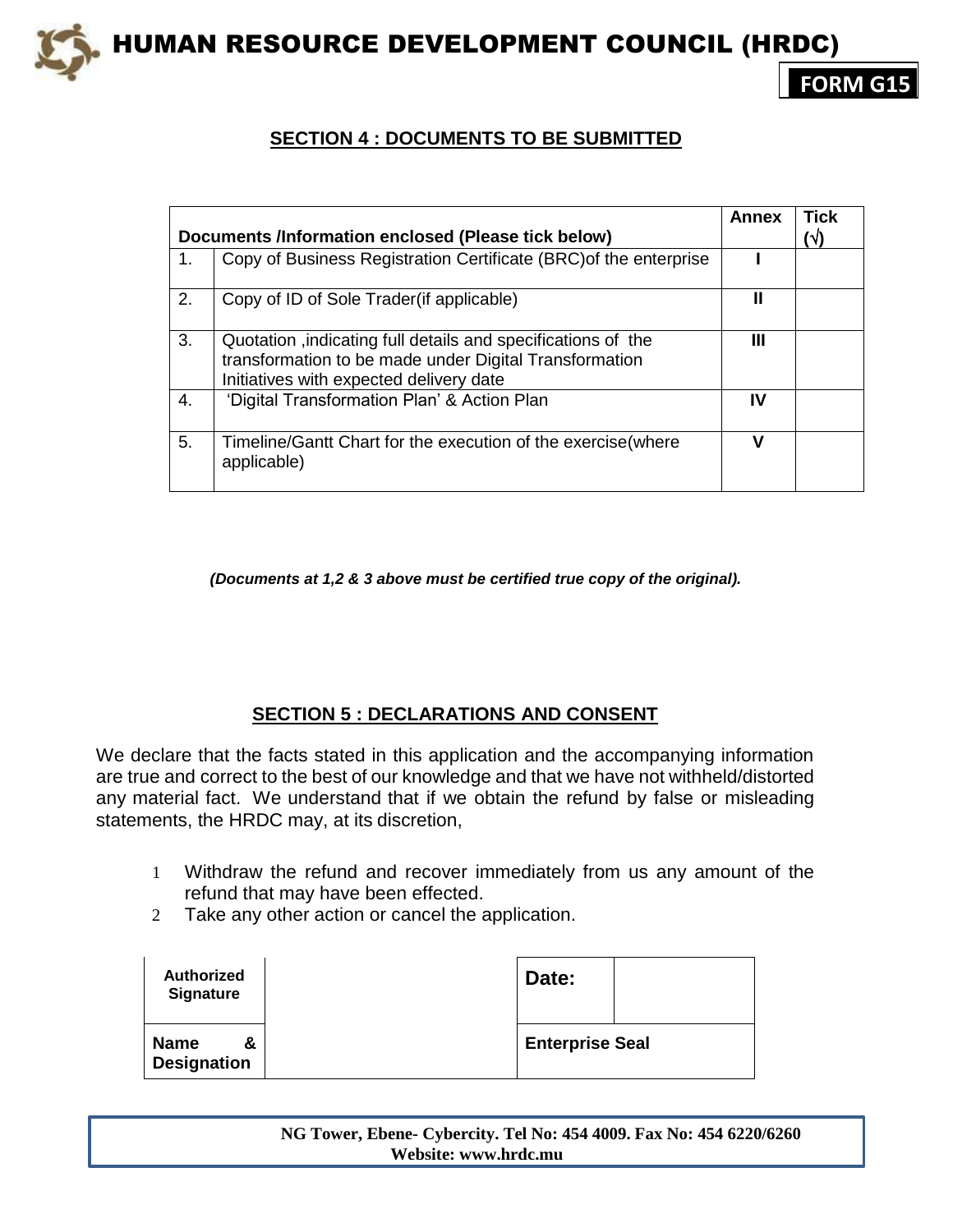

**FORM G15**

*Please note that all sections of the application must be completed and accompanied with the above documents or else the application would not be considered.*

# **FOR OFFICE USE ONLY**

|    | <b>Checklist</b>                                                                                                                                                                                           | For office use |
|----|------------------------------------------------------------------------------------------------------------------------------------------------------------------------------------------------------------|----------------|
|    | 1. All sections of the application form have been filled                                                                                                                                                   |                |
|    | Copy of Business Registration Certificate of the enterprise (certified<br>true copy of original)                                                                                                           |                |
|    | 3. Copy of ID of sole trader (if applicable)                                                                                                                                                               |                |
| 4. | Quotation, indicating full details and specifications of the<br>transformation to be made under Digital Transformation<br>Initiatives with expected delivery date (certified true copy of the<br>original) |                |
| 5. | Digital Transformation Plan & Action Plan                                                                                                                                                                  |                |
| 6. | Gant Chart for the execution of the exercise (where applicable)                                                                                                                                            |                |

| <b>Remarks</b> (e.g. any missing or incomplete documents) |
|-----------------------------------------------------------|
|                                                           |
|                                                           |
|                                                           |
|                                                           |

**Application & other documents verified by :** 

| <b>Application Ref. No.</b> | FIN / DTI / |
|-----------------------------|-------------|
| <b>Officer's Name</b>       |             |
| <b>Signature</b>            |             |
| <b>Designation</b>          |             |
| <b>Date</b>                 |             |